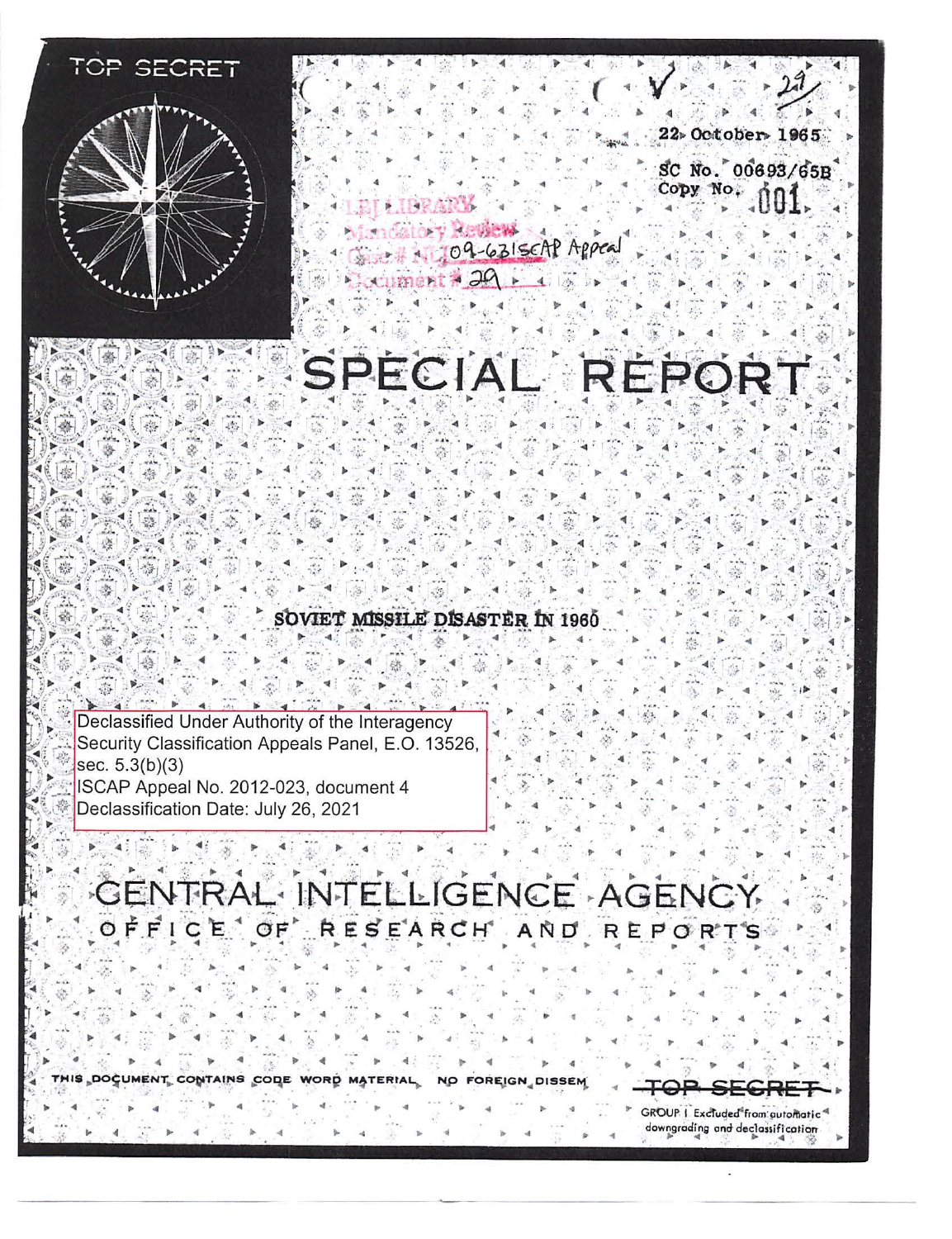This document contains classified information affecting the national security of the United States within the meaning of the espionage laws, US Code Title 18, Sections 793, 794, and 798. The law prohibits its transmission or the revelation of its contents in any manner to an unauthorized person, as well as its use in any manner prejudicial to the safety or interest of the United States or for the benefit of any foreign government to the detriment of the United States.

÷

گني

( *(* 

It is to be seen only by US personnel especially indoctrinated and authorized to receive COMMUNICATIONS INTELLIGENCE information; its security must be maintained in accordance with COMMUNICATIONS INTELLIGENCE REGULATIONS.

No action is to be taken on any COMMUNICATIONS INTELLI-GENCE which may be contained herein, regardless of the advantages to be gained, unless such action is first approved by the Director of Central Intelligence.

# DISSEMINATION CONTROLS

This document MUST NOT BE RELEASED TO FOREIGN GOVERNMENTS. If marked with specific dissemination controls in accordance with the provisions of DCID  $1/7$ , the document must be handled within the framework of the limitation so imposed.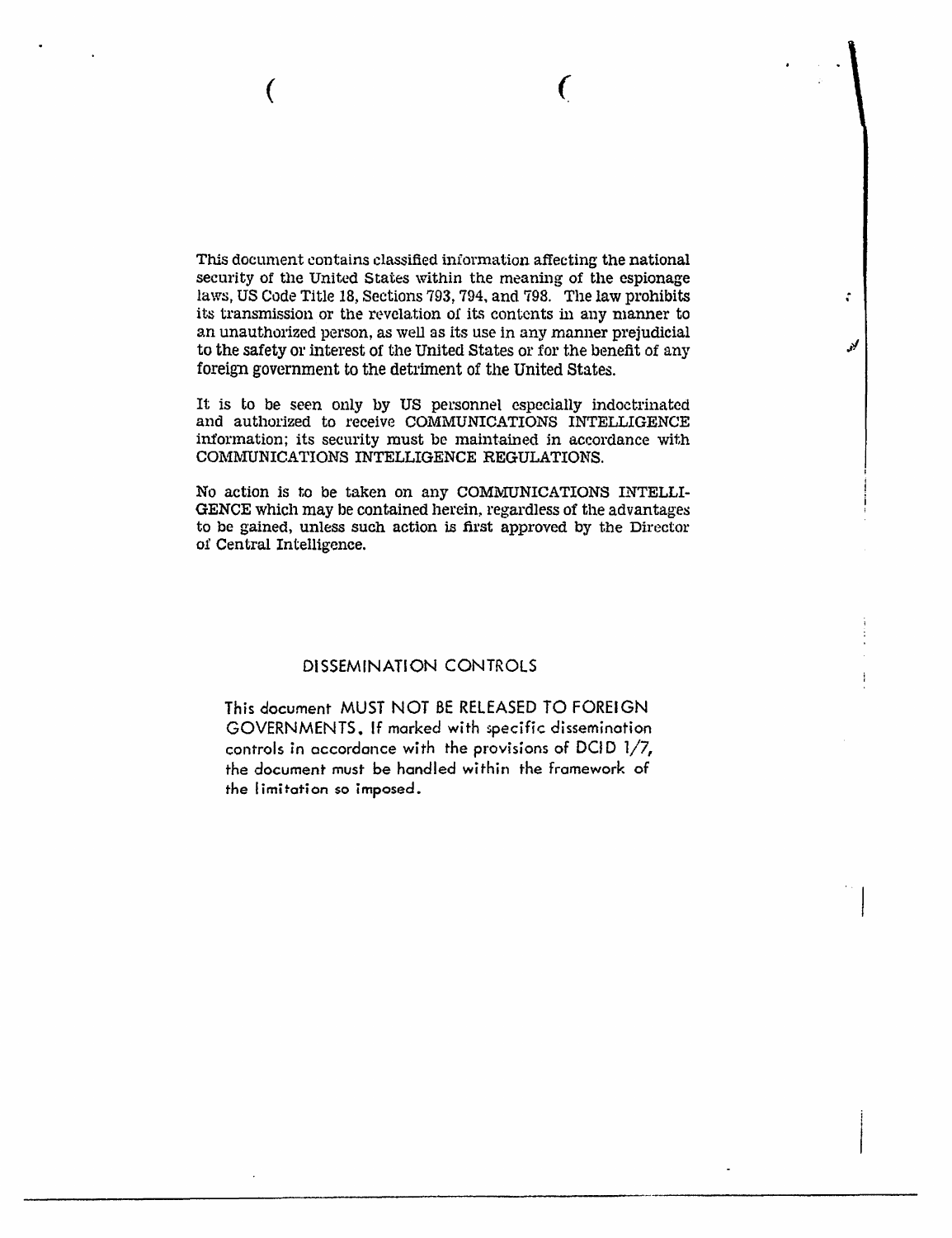

## SOVIET MISSILE DISASTER IN 1960

The Western press has recently published accounts of a missile explosion in the USSR in 1960, which killed the chief of the Soviet Rocket Forces and many others. The following account of the incident; pieced together from numerous sources, was originally published in the Weekly Review in November 1961 and is being reprinted because of the public disclosures of the subject. Information which has become available since the initial publication<br>adds only minor details or tends to confirm some points which were tenuous in 1961.

The USSR for several years bas been proclaiming superiority in missiles and space flight, using its successes to imply commensurate military strength. Behind the public facade of Soviet infallibility, however, there have been intermittent but unpublicized failures at the Russian missile test ranges. Recently, evidence has been mounting that one of these was of exceptional proportions, involving an extraordinary on-launcher explosion at Tyuratam in October 1960 which damaged rangehead facilities and may have killed Mitrofan Nedelin, who was the commander in chief of the Soviet Rocket Forces, as well as numerous other technical and industrial experts. If a disaster of the proportions indicated actually did occur, it could explain an apparent delay of four to six months, and possibly more, in a major missile endeavor.

### Reports on Nedelin's Death

The death of Chief Marshal of Artillery Nedelin was reported by TASS on 25 October 1960 as "the result of an air crash

on 24 October." An obituary for for a fellow officer who died on 21 October was signed by Nedelin and published on 24 October; this would place Nedelin's death between the 22nd· and the 24th. His funeral was held on 27 October in Moscow's Red Square. There is no evidence, however, of an air crash in the Soviet Union on the 24th.

Subsequent reports on Nedelin's death imply unusual circumstances involving variously the crash of a nuclear aircraft, the explosion of a missile with nuclear propulsion, and an ICBM failure.

One report asserts that in October 1960 Nedelin and many specialists in missile technology were at a missile site for the testing of a new engine reportedly involving nuclear propulsion. However, the missile failed to launch at the appointed time. Shortly thereafter Nedelin and others left a nearby underground. shelter. At that time the missile exploded unexpectedly,<br>causing many casualties. Reportedly as many as 300 persons were



Page 1 SPECIAL REPORT 22 Oct 65

----------·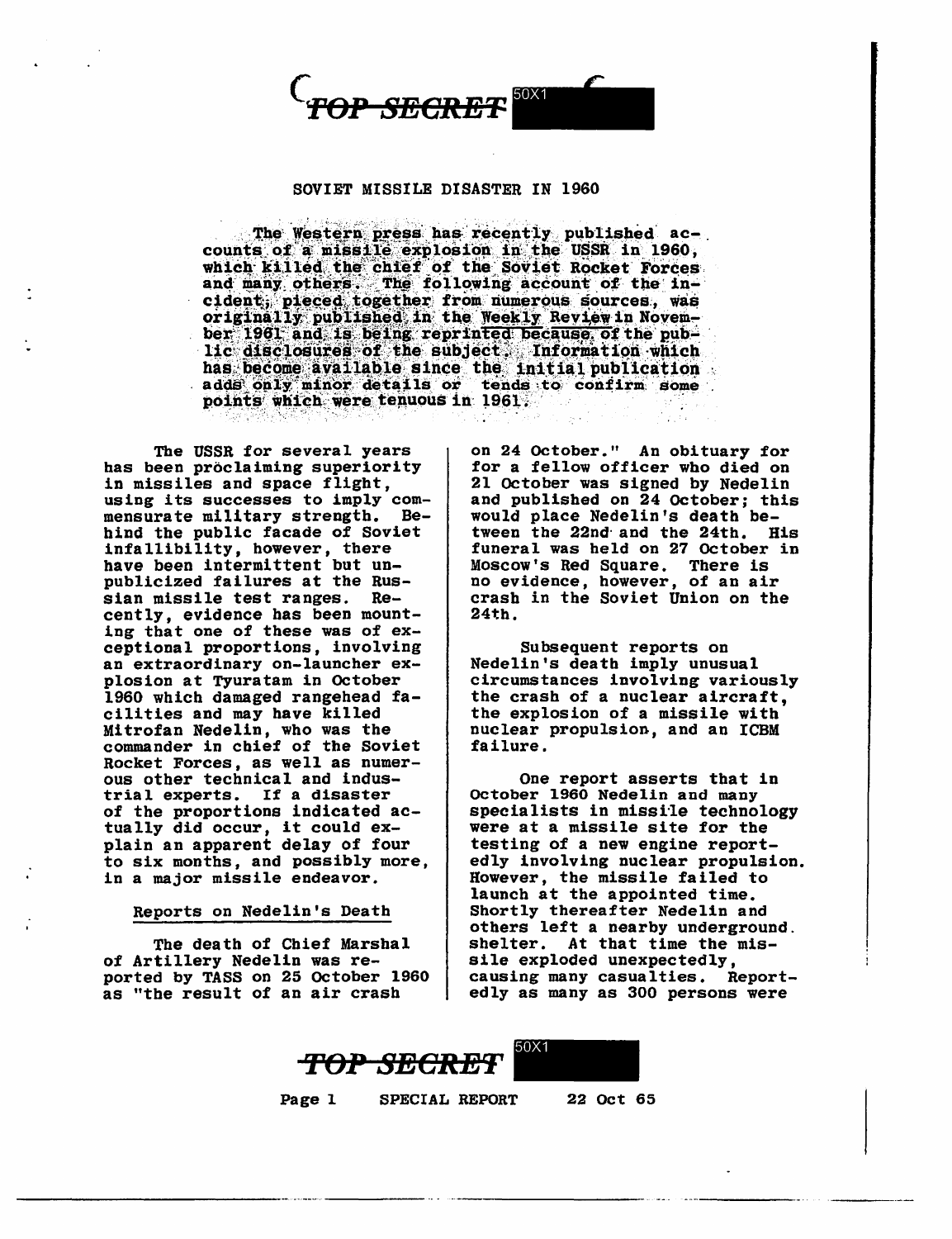



killed, including Marshal Nedelin, military personnel, and civilian scientists. Further developmental work on the new engine was said not to have been successful by mid-1961.

Another informant--commenting that the "Soviets are lying again"--said Nedelin perished in an ICBM accident. He reported that in September or October 1960, workers at an aircraft plant in Tashkent received a special order to make 60 or 70 aluminum caskets and surmised that these were for Nedelin and the<br>other victims. Still other reother victims. ports imply that a disastrous explosion occurred in Central Asia in the fall of 1960.

### Validity of Reports

The substance of these reports appears valid, except that there is no evidence of any experimentation with nuclear pro-<br>pulsion. 50% at the Tyuratam Missile Test Range (TTMTR) indicate that there was a prolonged and unsuccessful attempt to launch an ICBM vehicle on 23 <u>24 October 1960.</u>

50X1

No further attempt was made to launch an ICBM from Tyuratam until twelve weeks later, in the middle of January 1961, when a first-generation ICBM was launched for the first time since July 1960. Approximately six weeks after 24 October, an earth satellite vehicle was launched there. 1960. Approximately six weeks<br>
after 24 October, an earth satel-<br>
lite vehicle was launched there.<br>
The launch attempt of 23-<br>
24 October involved 50X1<br>
which has come into fre-

 $\frac{24}{50}$  October involved  $\frac{50}{10}$ <br> $\frac{1}{100}$  which has come into fre-Which has come into fre-<br>quent use at the range in 1961.<br>This suggests that the ICBM may have been of a new type or that newly completed launch facilities were being used for the first time.

 $50X1$ noted a possible explosion in the general area of the Aral Sea on 24 October 1960 shortly after the<br>5004 aunch time 50 launch time. 50X1 50X1

Aircraft movements involving the TTMTR during October 1960 reflected a relatively large influx of aircraft after the 24th.

50X1

**Top SECRET** 50X1



Page 2 SPECIAL REPORT 22 Oct 65